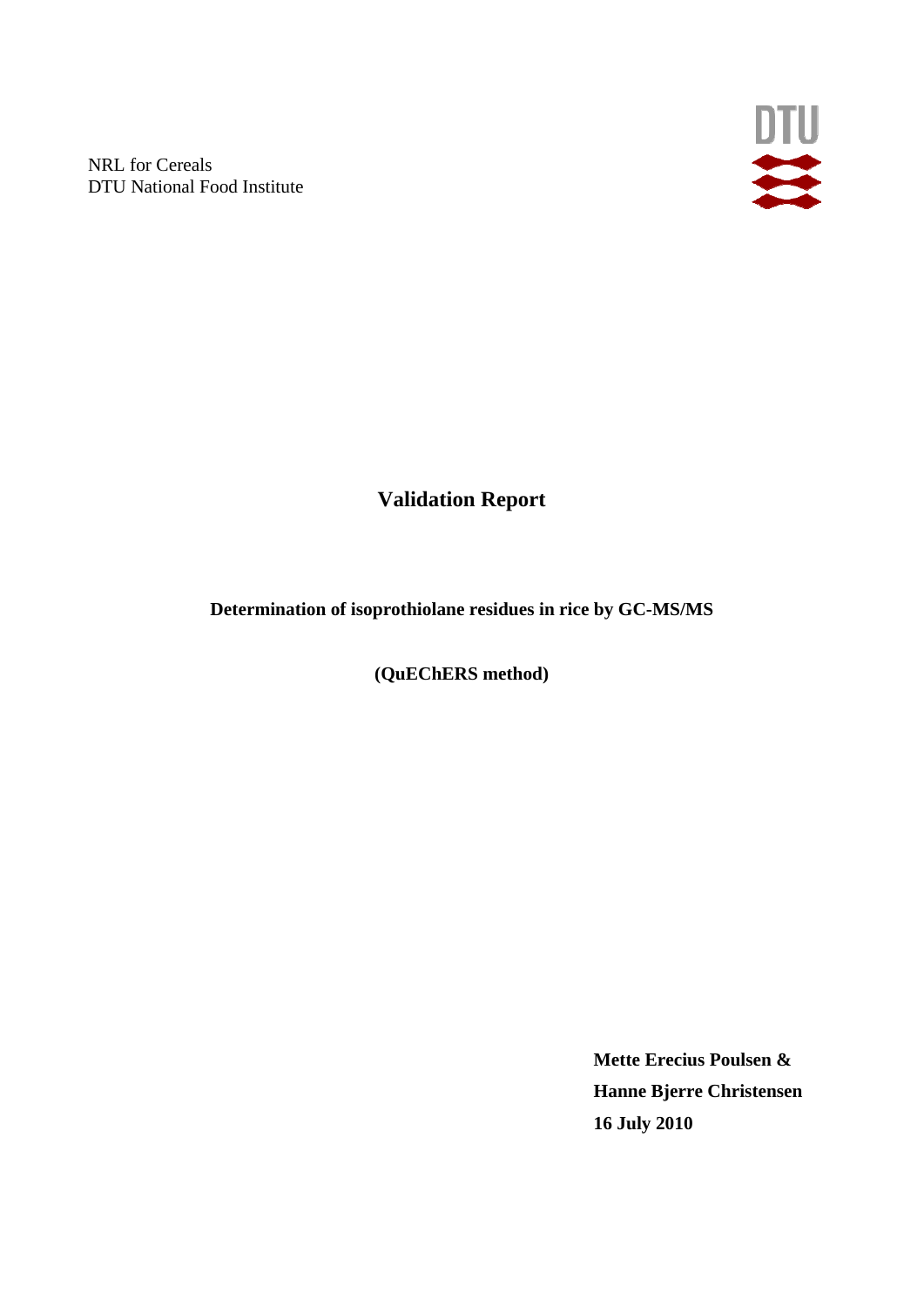# **1. Introduction**

This report describes the validation of isoprothiolane in rice by the QuEChERS method<sup>1</sup> with detection on GC-MS/MS. Recovery experiments were performed on spiked blank samples.

# **2. Principle of analysis**

**Sample preparation:** Cold water and acetonitrile are added to the milled sample.

**Extraction:** The sample is shaken and a salt and buffer mixture is added and the sample is shaken again.

**Clean-up:** After centrifugation the supernatant is transferred to a tube with PSA and MgSO4. After shaking and an additional centrifugation step the final extract is obtained.

**Quantification and qualification:** GC-MS/MS: The final extract was analysed GC/MS/MS (electron energy 70 eV, source temp. 180°C, transfer line GC interface 250°C). The GC was equipped with an PTV injector and the injection volume was 4 µl.

**Selectivity and specificity:** GC-MS/MS is a highly selective detection method, and thereby highly specific. Two MRM transitions were used, one for quantification (290>118) and another transition for qualification ( 290>204)

# **3. Validation design**

The validation was performed as 5 replicates at three spiking levels; 0.01, 0.02 and 0.1 mg/kg according to Method Validation and Quality Control Procedures for Pesticide Residue Analysis in Food and Feed, Document No SANCO/10684/2010, 01/01/2010, European Commission, Brussels,  $2010^2$ .

# **4. Chromatograms and calibration curves**

The calibration curve is determined by the analysis 4 calibration levels, i.e. 0.003, 0.01, 0.033 and µg/ml. The calibration curves were best fitted to a linear curve. The quantification was performed from the mean of two calibration curves surrounding the samples. The correlation coefficients (R) were 0.99. Chromatograms obtained when analysing the extracts by GC-MS/MS are presented in figure 1. Examples of calibration curves are presented in figure 2.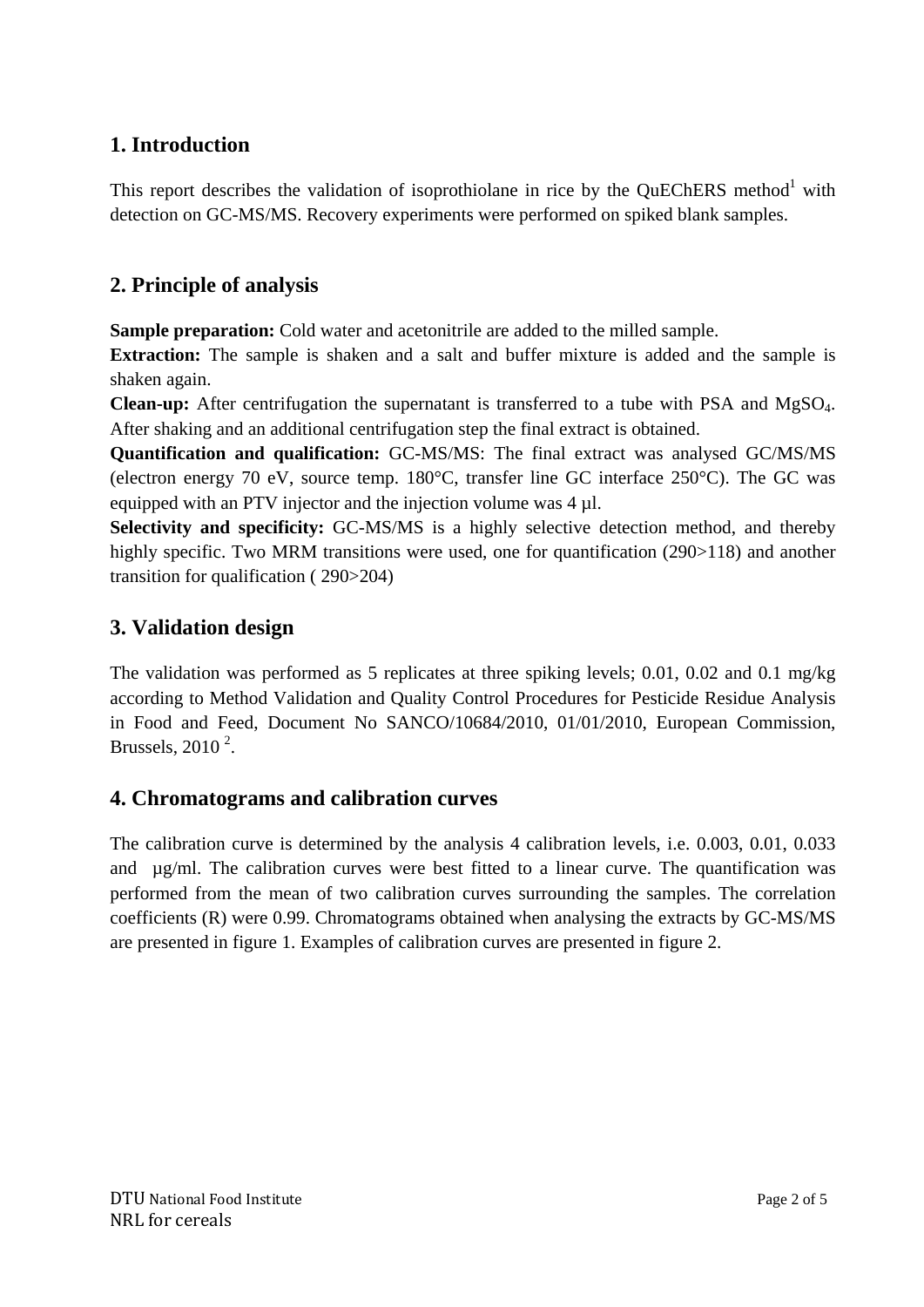

Figure 1: Chromatograms of two MRM transitions for isoprothiolane obtained when analysing extract of blank rice samples spiked with 0.01 mg/kg.



**Figure 2.** Calibration curves for isoprothiolane (concentrations from 0.003-0.1µg/ml)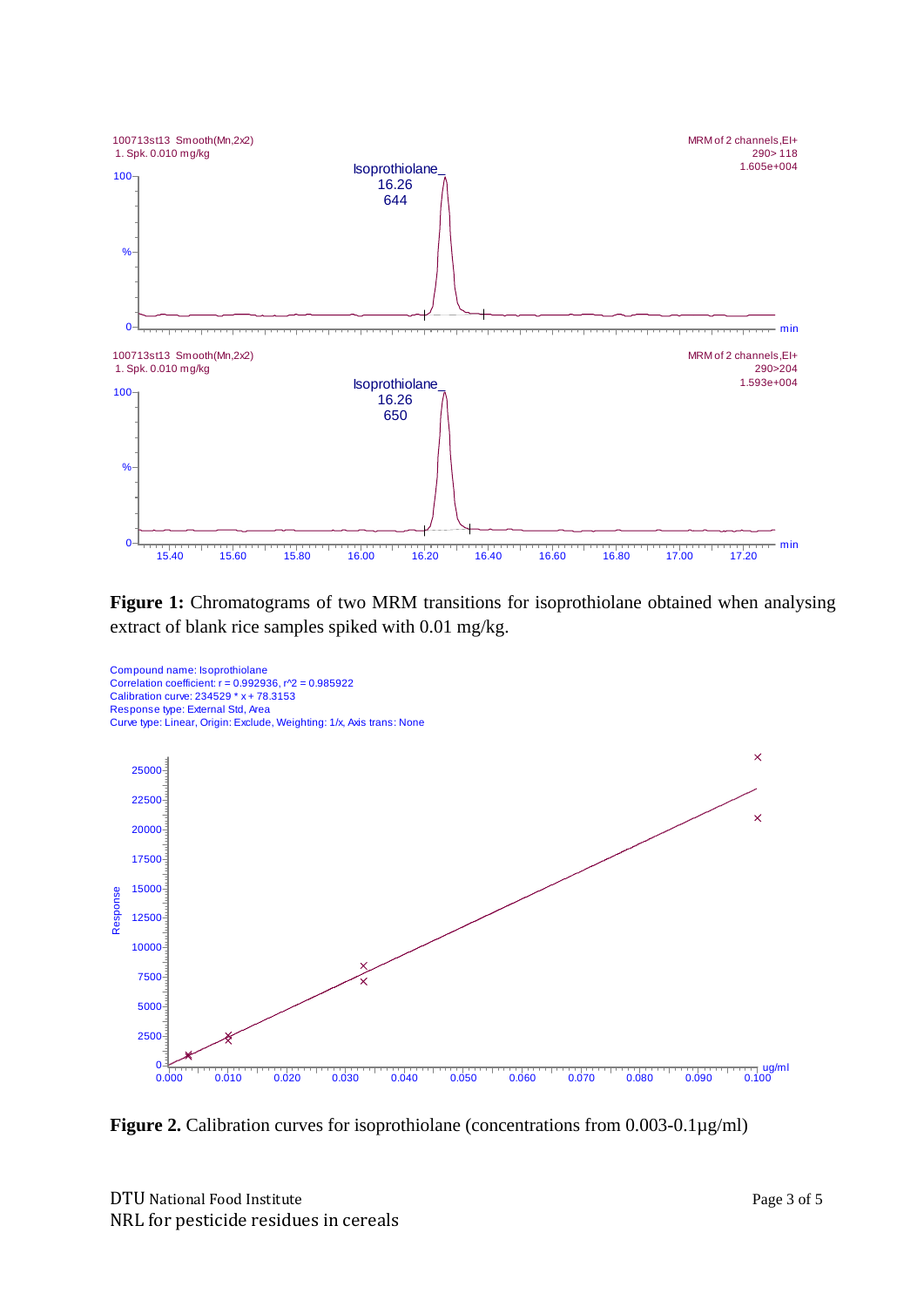### **5. Validation parameters**

#### **Precision – Repeatability**

Repeatability (Table 1) was calculated for all three spiking levels. Repeatability in this validation was calculated from the 5 replicate determinations. Repeatability were calculated as given in ISO  $5725 - 2^3$ .

#### **Accuracy – Recovery**

The accuracy was determined by recovery samples spiked at three concentration levels (Table 1)

#### **Limit of quantification, LOQ**

Quantification limits (LOQ) are calculated from the results at the lowest accepted spike level, as 6 times the standard deviation (absolute recovery) (Table 1).

#### **Robustness**

The QuEChERS method has earlier by Anastassiades et al.  $2003<sup>1</sup>$  in connection with the development of the method been shown to be robust.

### **6. Criteria for the acceptance of validation results**

For the pesticides to be accepted as validated the following criteria for precision and trueness must to be fulfilled:

1. The relative standard deviation of the repeatability must be less than or equal to the standard deviation proposed by Horwitz<sup>4</sup>.

2. The average relative recovery must be between 70 and  $120\%^2$ .

If the above mentioned criteria have been meet, the detection limits have been calculated.

### **7. Results**

The results from the validation is shown in Table 1

| Spike level, mg/kg                  | 0.01  | 0.02 | 0.1 |
|-------------------------------------|-------|------|-----|
| Repeatability, RSD <sub>r</sub> , % | 7.8   | 8.8  | 6.7 |
| Recovery, %                         | 105   | 88   | 88  |
| $\vert$ LOQ, mg/kg                  | 0.005 |      |     |

**Table 1.** Repeatability, recovery for spike levels 0.01, 0.02 and 0.1 mg/kg

Isoprothiolane is easy to detect with good sensitivity at low levels (Figure 1). No problems with interfering matrix compounds were seen. Repeatability was between 6.7-8.8 and recoveries between 88-105%. The LOQ was calculated as 6 times the standard deviation on the results at the lowest spike level. The blank samples used for the recovery experiments, contained probably